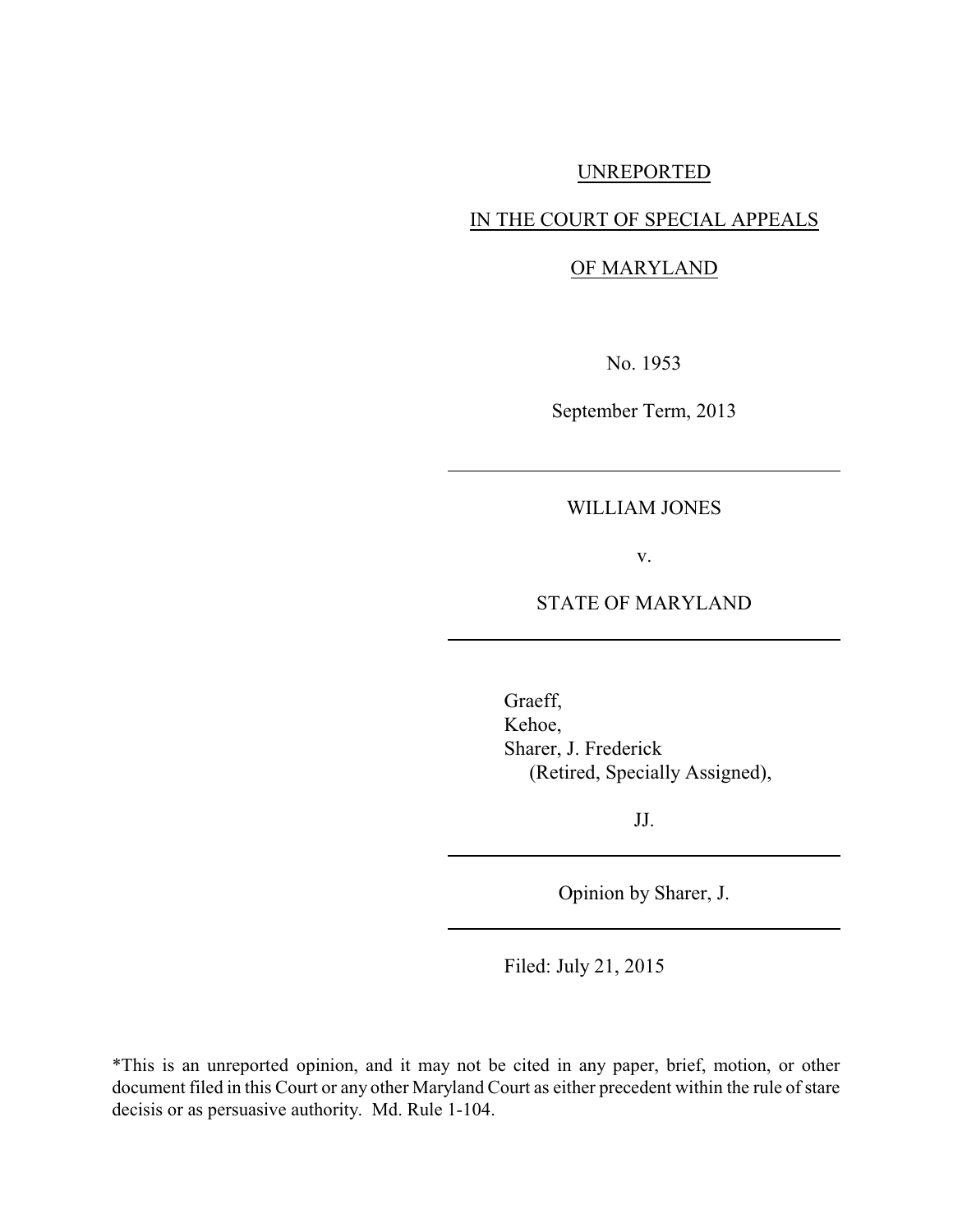Following a jurytrial in the Circuit Court for MontgomeryCounty, appellant, William Jones, was convicted of distribution of cocaine and possession with intent to distribute cocaine. The court sentenced appellant to 10 years for distribution of cocaine and 4 years, concurrent, for possession with intent to distribute cocaine.

Appellant's timely appeal presents three questions for review:

- 1. Did the trial court err in denying appellant's motion for a mistrial?
- 2. Did the trial court err in allowing improper rebuttal closing argument?
- 3. Did the trial court err in sentencing?

Because appellant's sentence for possession with intent to distribute should have merged with his sentence for distribution, we vacate appellant's sentence for possession with intent to distribute. We otherwise affirm the judgments of the circuit court.

# **BACKGROUND**

In 2013, Officer Abraham Groveman arrested Paul Zeppos for possession of drug paraphernalia. Following his arrest, Zeppos agreed to assist police with a controlled drug purchase. In exchange, the police agreed to tell the State's Attorney at his trial that he was cooperative.

On April 8, 2013, around 6:30 p.m., Zeppos met Groveman at the Sixth District Police Station. Zeppos called appellant and made arrangements to purchase \$100 worth of cocaine. Groveman, however, gave Zeppos only \$60, hoping the dealer would "come out with \$100 worth, and after only selling \$60, he would still have \$40 worth of cocaine on him." Both Zeppos and his car were searched at the police station and no drugs were found.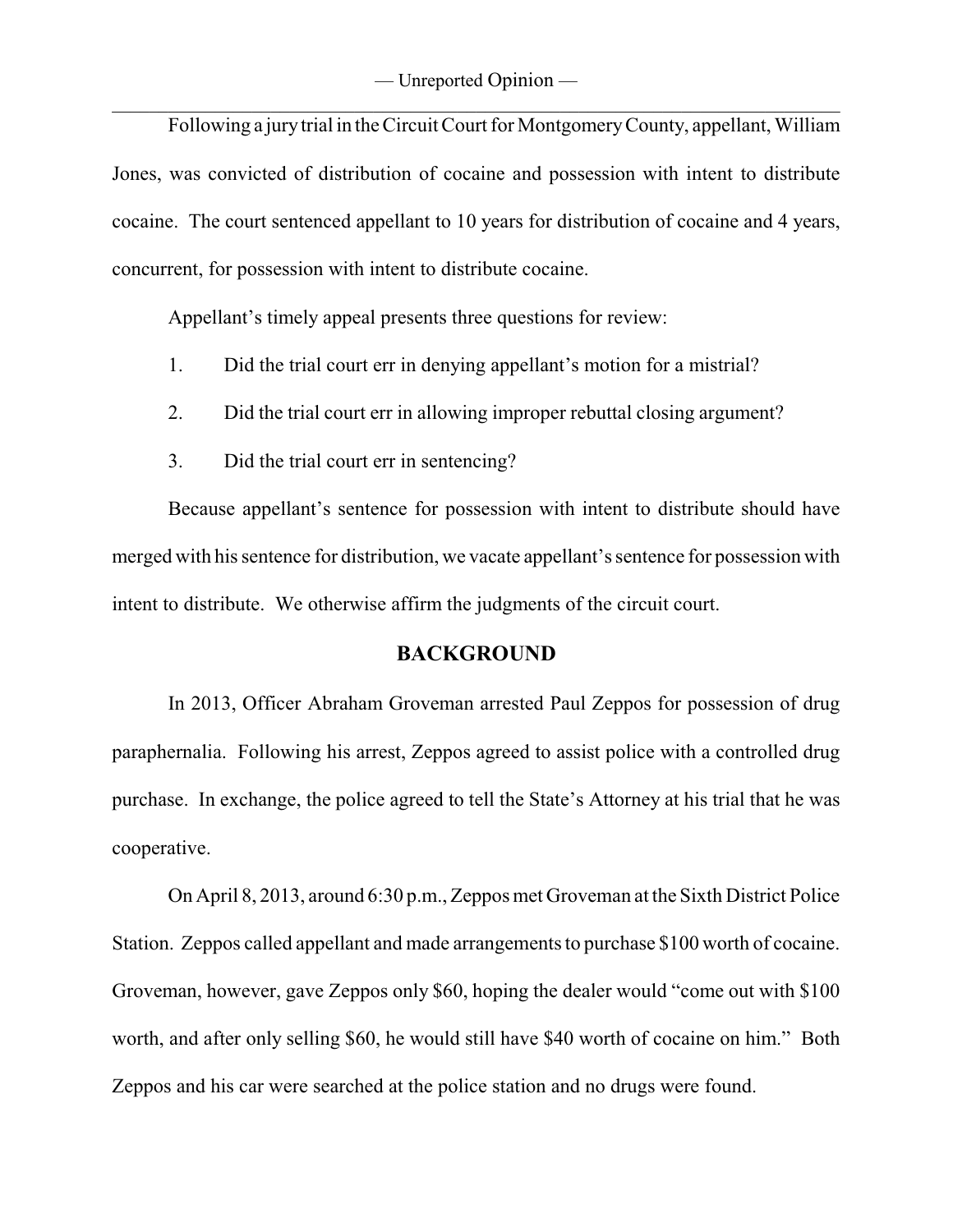Thereafter, Groveman and another officer followed Zeppos to the location where the exchange was to take place. The officers set up at two different locations outside of the neighborhood and maintained their positions until after the transaction was completed. They observed Zeppos leaving the neighborhood and followed him to a nearby gas station where Zeppos handed over three rocks of cocaine that he purchased from appellant. The officers again searched Zeppos and his vehicle to verify that "he hadn't purchased more than we asked him to purchase, and that he hadn't – he didn't have it anywhere on his person."

Zeppos testified that he had known appellant a few years prior to April 8, 2013. On that evening, Zeppos called appellant to set up a drug deal for \$100 worth of cocaine. Zeppos met with Groveman, who handed him three \$20 bills, and he then went to meet appellant.<sup>1</sup> When Zeppos arrived at the agreed-upon meeting place, he called appellant, appellant came up to his car, and they "exchanged money for the drugs through the window." Zeppos told appellant that he had \$60 and appellant handed him three bags, which were \$20 each. Zeppos then left the neighborhood, met Groveman down the street, and handed him the drugs he purchased from appellant.

Thereafter, Officer Thomas Tippett arrested appellant after receiving a call on his radio that the drug transaction was completed. Tippett noticed that appellant's right hand was open, but that his left hand was clenched. While he was placing appellant in handcuffs,

 $<sup>1</sup>$  The bills were not physically marked, but photocopies of the bills were made before</sup> giving them to Zeppos. Following the transaction, the bills recovered from appellant matched the photocopies. The photocopies were introduced at trial.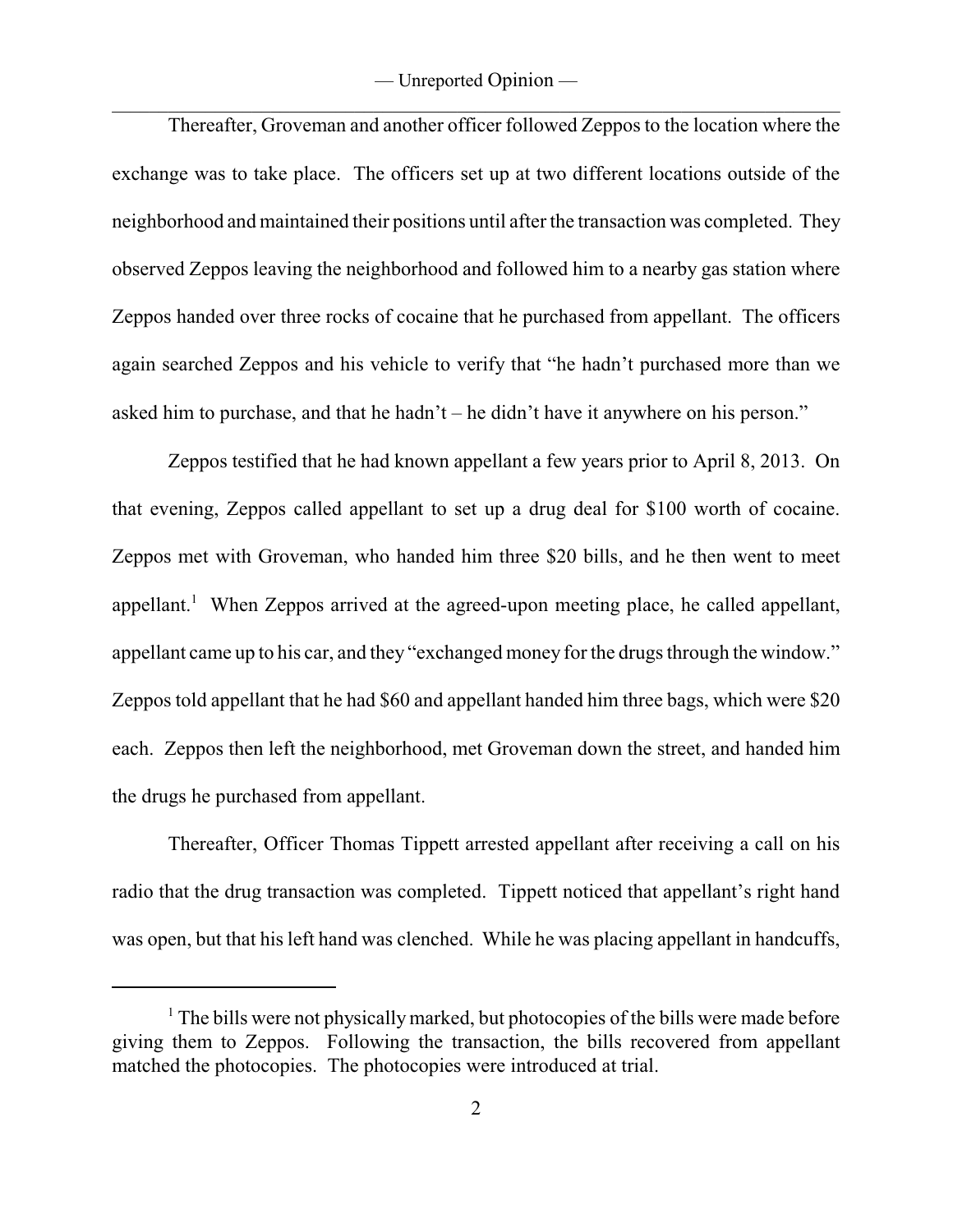Tippett saw three rocks, of what he believed to be cocaine, fall out of appellant's hand. The police searched appellant and recovered \$414 in cash from appellant's pants pockets, which included the three \$20 bills given to Zeppos by the police. Tippett picked up the suspected drugs, put the rocks into an evidence bag, and submitted the evidence to Corporal Neil Mohardt.

The contraband recovered from Zeppos and the rocks recovered from appellant were submitted to the crime lab for analysis. The crime lab concluded that the substances were .52 grams of cocaine and .51 grams of cocaine, respectively.

Additional facts will be discussed as they pertain to each question presented.

# **DISCUSSION**

# **1. Mistrial**

During the direct examination of Groveman, the prosecutor asked him why they

selected the specific area for the arranged drug buy. The colloquy was, as follows:

[PROSECUTOR]: And drawing your attention once again to April  $8<sup>th</sup>$ , where was the transaction set to occur?

[WITNESS]: In the 18700 block of Walkers Choice Road.

[PROSECUTOR]: And why was that location selected?

[WITNESS]: **[Appellant] lives in the 18800 block and is known to deal in that neighborhood.**

[DEFENSE COUNSEL]: Objection. Move to strike.

COURT: Sustained. Please disregard that –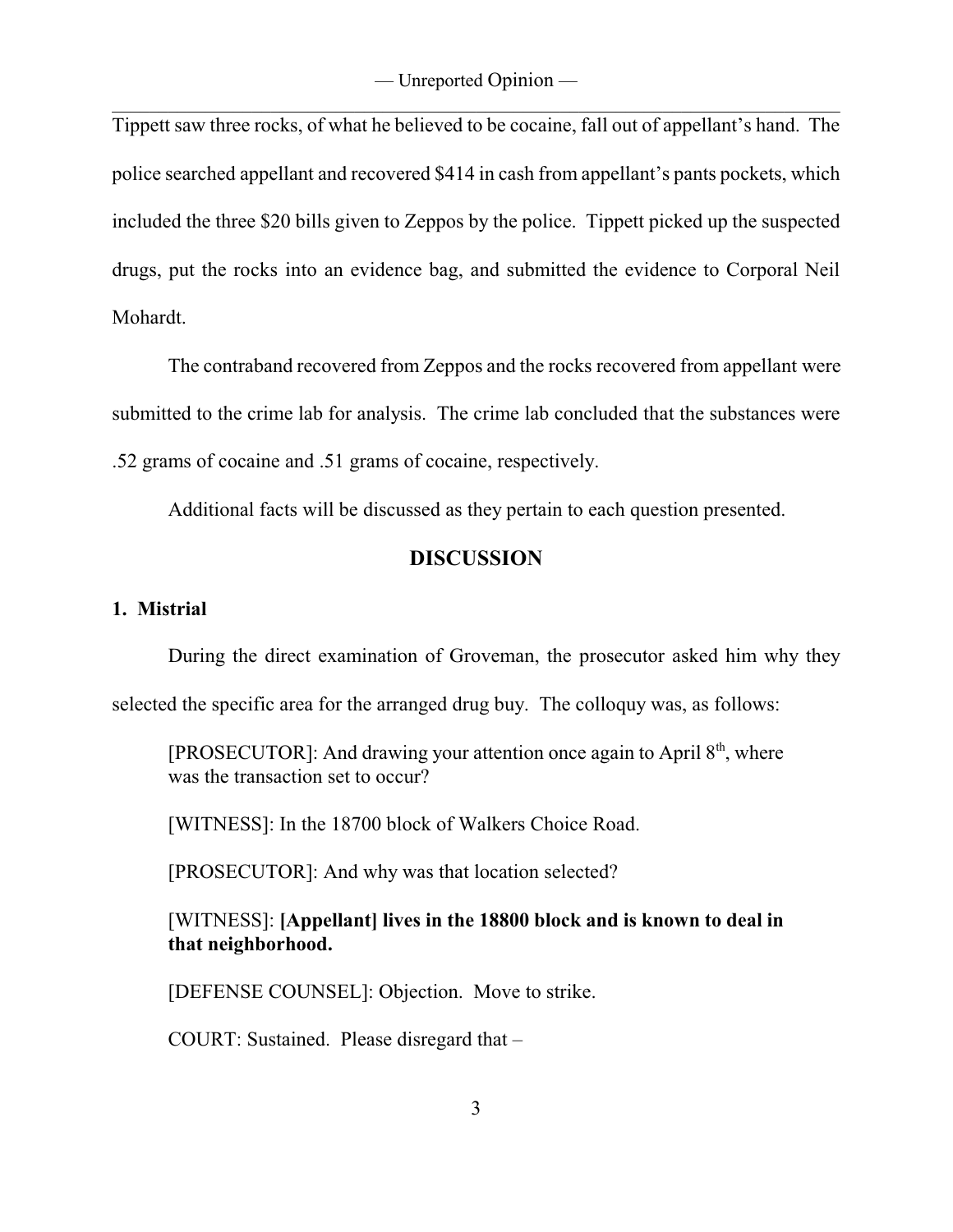[DEFENSE COUNSEL]: I ask to approach.

(Emphasis added)

The following conversation occurred at the bench:

[DEFENSE COUNSEL]: I specifically made the motion beforehand. I move for mistrial. Now he's labeling my client as a previous drug dealer which is known to deal in a particular area. I specifically had made that motion beforehand, counsel said that he had talked to this officer – this officer's an experienced officer, testified in hundreds of cases. He knows better. He knows better.

COURT: All right.

[DEFENSE COUNSEL]: I move for a mistrial.

COURT: All right, State?

[PROSECUTOR]: Your honor, I think the court can issue curative instructions, asking the jury to disregard the last statement of the police officer.

[DEFENSE COUNSEL]: That's like letting – like closing the gate after the horse is out. The horse is out there now.

COURT: Well, here's the problem. We've already got an agreement where this guy's going to call him and ask him to sell drugs. He's already indicated that this is the guy that sold him drugs. So I don't know that it's any big deal that he's known to sell them in that area.

I'm going to give them – I'm going to deny the motion for a mistrial. I'm going to give them a curative instruction, but I'm just not  $-1$  don't know what you told your officer, but there's no reason for him to get into that anyway. So do you want another opportunity to talk to him? Is there any confusion about what he's supposed to get into or not get into?

[PROSECUTOR]: Your honor, I didn't believe there was any confusion. If I could have a moment to speak with the officer again?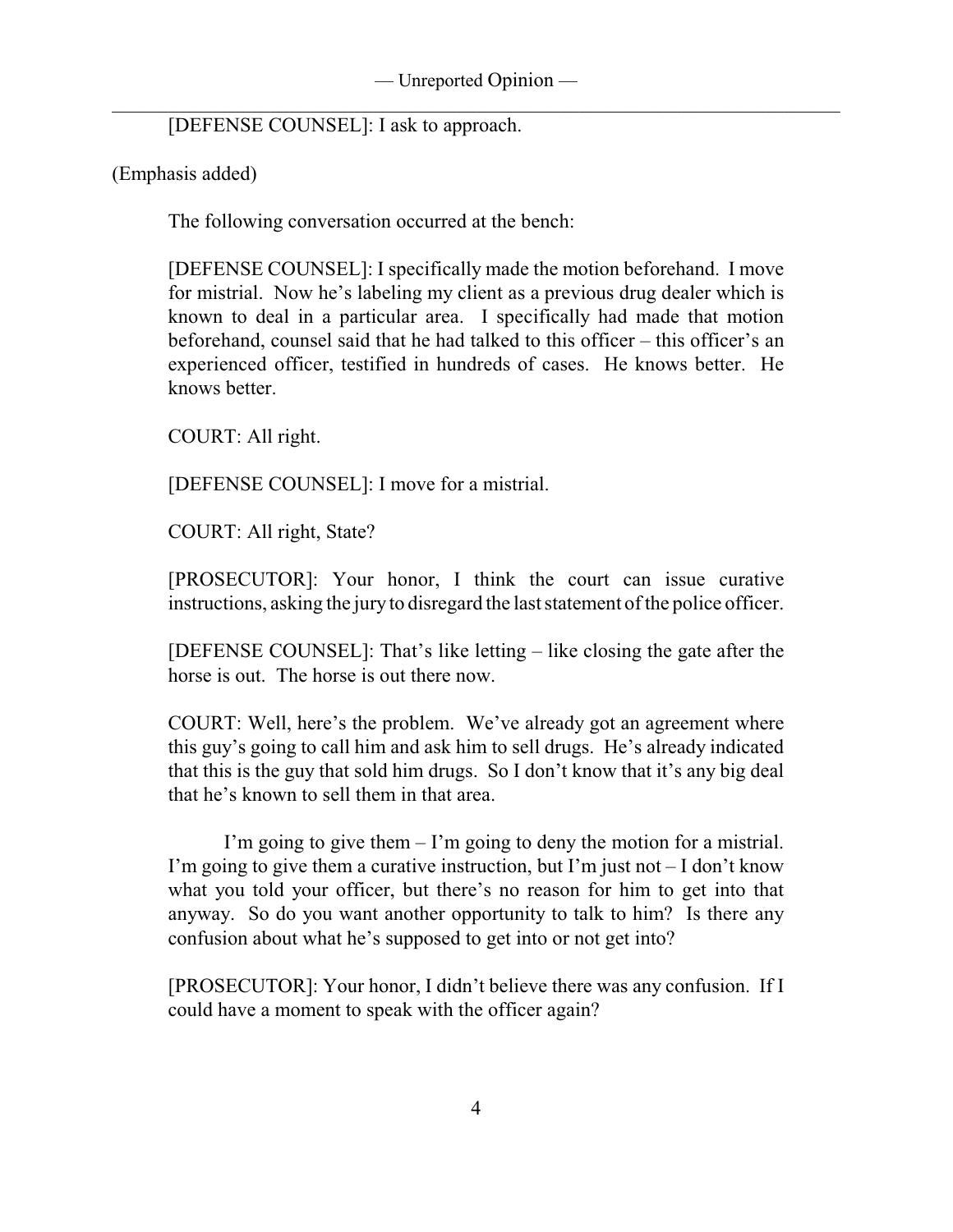Thereafter, the court instructed the jury to "disregard not only that [appellant is] known to sell drugs in that area, but that he's known to sell drugs at all, in the past[.]"

Appellant argues that the trial court erred in refusing to grant his motion for mistrial because "the officer's assertion that appellant was a known drug dealer prejudiced appellant and denied him a fair trial." He further contends that the court's curative instruction did "not eliminate the great prejudice to appellant."

The State responds that the trial court properly exercised its discretion in denying the motion for mistrial because "Officer Groveman's objected-to testimony was a single, inadvertent and unsolicited incident; Officer Groveman was not the sole witness upon which the State's case relied; the trial court issued a prompt curative instruction; and the evidence was overwhelming."

Appellate courts "'review the denial of a motion for a mistrial under the abuse of discretion standard.'" *Johnson v. State,* 423 Md. 137, 151 (2011) (quoting *Dillard v. State*, 415 Md. 445, 454 (2010)). "Ordinarily, the exercise of that discretion will not be disturbed upon appeal absent a showing of prejudice to the accused, and [i]n order to warrant a mistrial, the prejudice to the accused must be real and substantial." *Wagner v. State,* 213 Md. App. 419, 462 (2013) (quoting *Washington v. State*, 191 Md. App. 48, 99 (2010)) (internal quotation marks omitted).

"The determining factor as to whether a mistrial is necessary is whether 'the prejudice to the defendant was so substantial that he was deprived of a fair trial.'" *Kosh v. State*, 382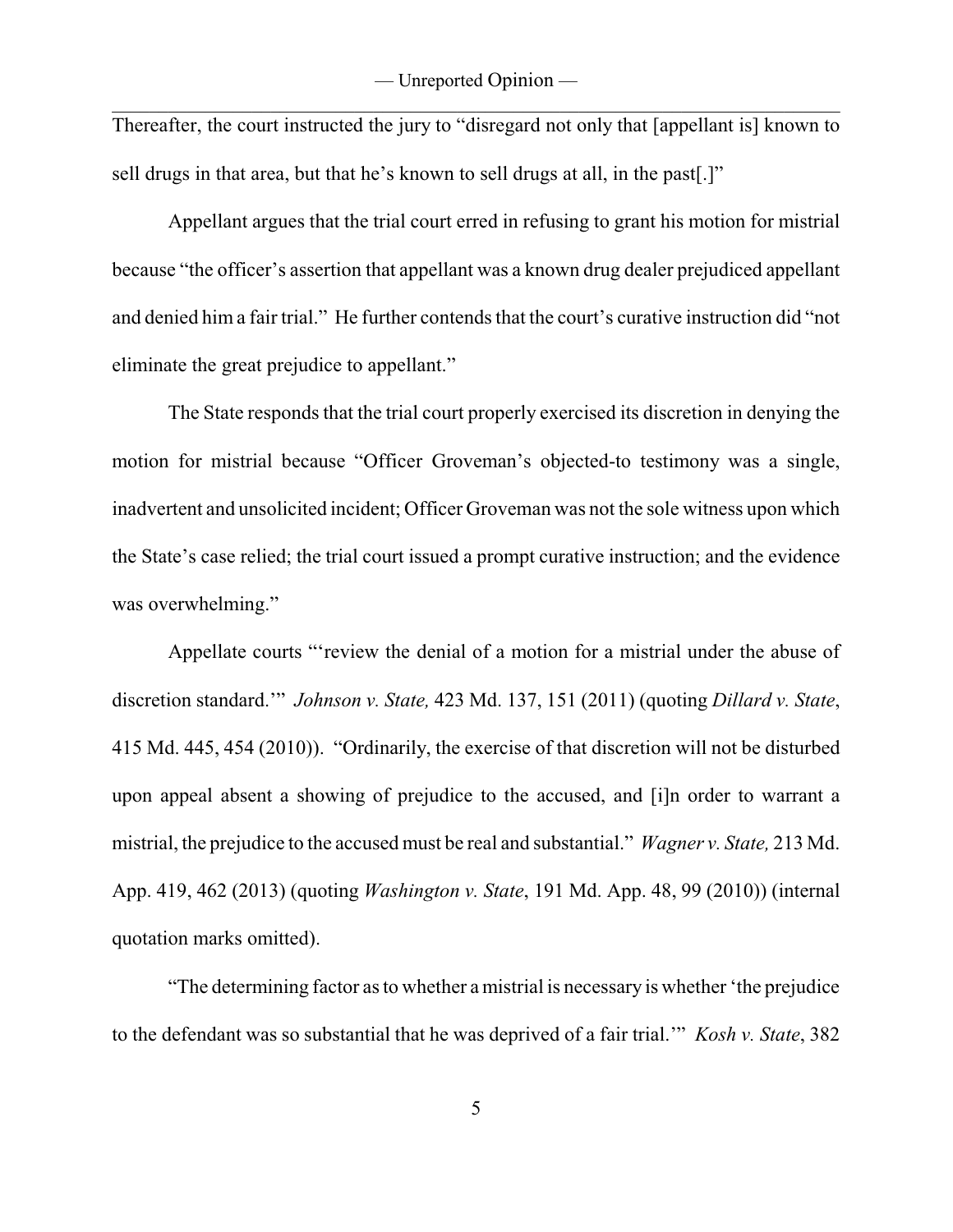Md. 218, 226 (2004) (quoting *Kosmas v. State*, 316 Md. 587, 594-95 (1989)). "In assessing the prejudice to the defendant, the trial judge first determines whether the prejudice can be cured by instruction." *Id.* "Unless the curative effect of the instruction ameliorates the prejudice to the defendant, the trial judge must grant the motion for a mistrial." *Id.* 

Here, the objected-to testimony was a single statement over the course of a two-day trial, and the court issued a prompt and thorough curative instruction. Jurors are presumed to follow the instructions given to them by the trial judge. *See Jones v. State*, 217 Md. App. 676, 697-98 (2014) (quoting *Spain v. State*, 386 Md. 145, 160 (2005)) ("'Maryland courts long have subscribed to the presumption that juries are able to follow the instructions given to them by the trial judge, particularly where the record reveals no overt act on the jury's part to the contrary.'").

The court assessed the potential prejudice to appellant and determined that the prejudice was not so substantial to deprive him of a fair trial, because the officer already testified that it was appellant who sold drugs to Zeppos. Regardless of appellant's asserted past history of dealing in drugs, the evidence was more than sufficient to support his conviction for distribution of cocaine. The details of the drug transaction were well documented by Zeppos and several officers. When appellant was arrested, he was in possession of the money given to Zeppos for the purchase and the remaining cocaine that Zeppos did not purchase. On the record before us, any prejudice to appellant was not so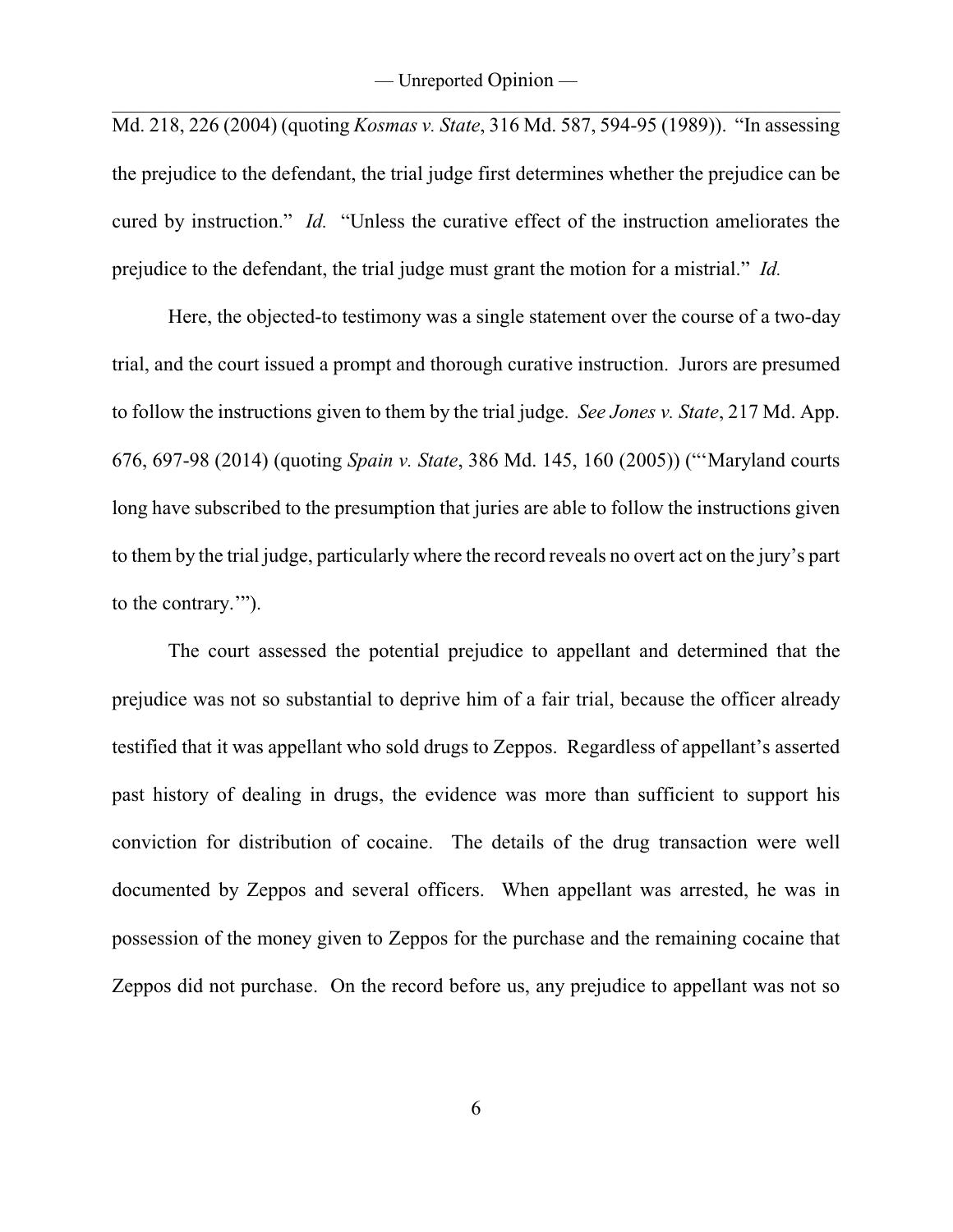substantial as to deprive him of a fair trial. The court did not abuse its discretion by denying the motion for mistrial.

# **2. Closing argument**

During rebuttal closing argument, the prosecutor commented: "[Defense counsel has] talked a lot about reasonable doubt, and you've heard the jury instruction on that, and a reasonable doubt is a doubt founded upon reason. Well that's not a very good definition, but another way to phrase that is, there needs to be a hypothesis of innocence, a reasonable  $-\ddot{}$ Defense counsel objected and the court overruled the objection. The prosecutor continued: "In order to convict someone beyond a reasonable doubt, the State needs to negate every reasonable hypothesis. That makes sense." Defense counsel objected a second time, and the following colloquy occurred at the bench:

COURT: All right, what's the basis of the objection?

[DEFENSE COUNSEL]: The defense has no burden to prove any innocence. That the State –

COURT: He didn't say that. He said the State had the burden. He never said the State, that the defense had any burden. Did you?

[PROSECUTOR]: Well, I said that the State needs to negate every reasonable hypothesis of innocence.

COURT: All right.

[PROSECUTOR]: I believe it's the law.

[DEFENSE COUNSEL]: And prior to that, he said that there has to be a, word–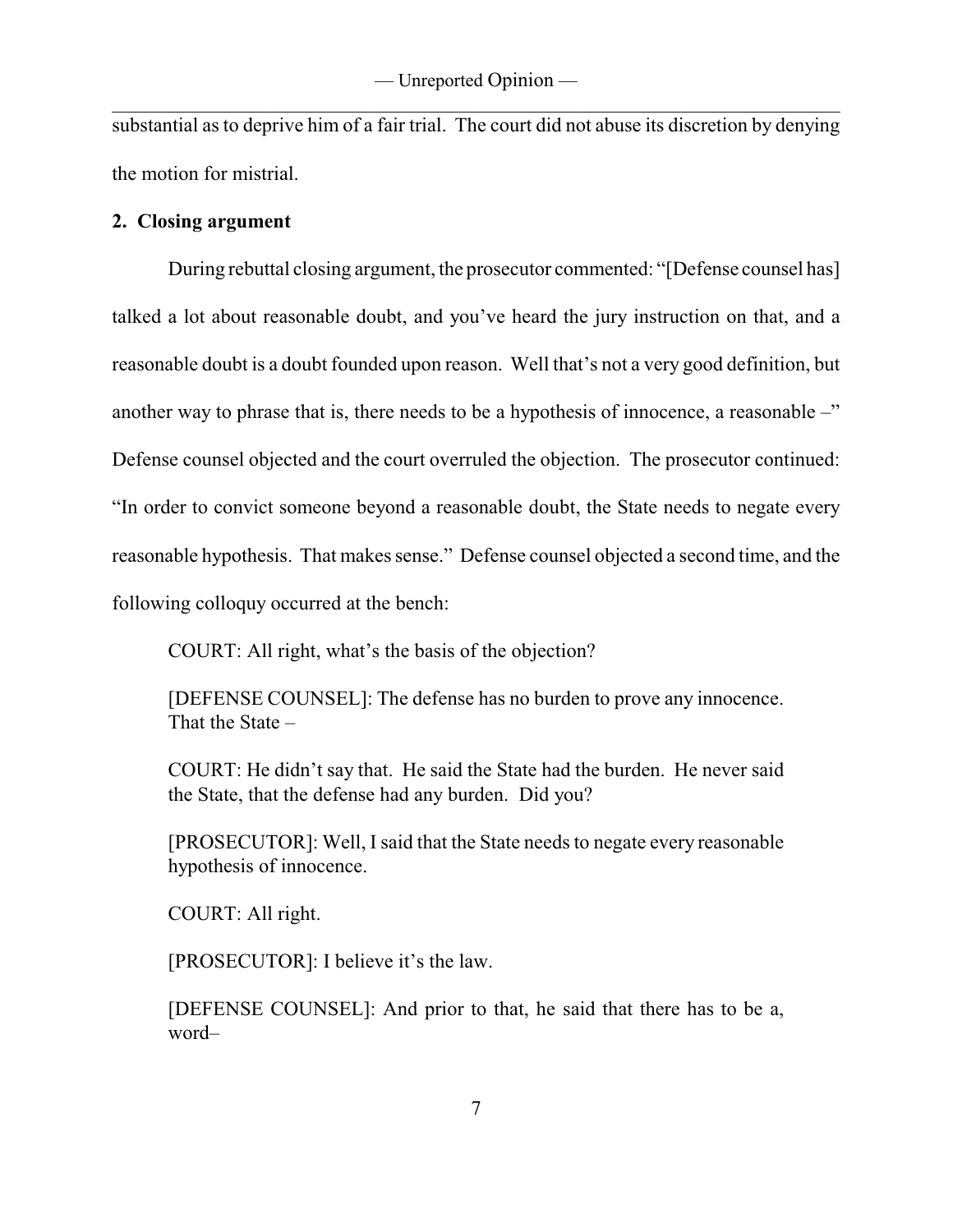\_\_\_\_\_\_\_\_\_\_\_\_\_\_\_\_\_\_\_\_\_\_\_\_\_\_\_\_\_\_\_\_\_\_\_\_\_\_\_\_\_\_\_\_\_\_\_\_\_\_\_\_\_\_\_\_\_\_\_\_\_\_\_\_\_\_\_\_\_\_\_\_\_\_\_\_\_\_ [PROSECUTOR]: A reasonable hypothesis of innocence.

[DEFENSE COUNSEL]: A hypothesis of innocence. Now, I don't think there has to be a hypothesis of innocence. That's not what the law says. The law says that the state has to prove this case beyond a reasonable doubt.

COURT: All right. Then they don't have to make every conceivable hypothesis of innocence.

[DEFENSE COUNSEL]: Well, I don't think that's what the law says. I object.

COURT: Well, that's what the instruction says.

[DEFENSE COUNSEL]: Okay. I understand what you're saying, but when I say okay, I don't mean I agree. And let me make the record clear, I don't mean I agree. I mean I understand what you're saying, but I disagree.

COURT: All right. I'm not sure why we're going through this, but okay. All right.

The prosecutor then argued to the jury that the defense's explanation of events, that

Zeppos gave the drugs and money to appellant in order to set him up, was "[d]ispositively

contradicted by all of the other evidence." Appellant argues that the trial court erred by

permitting the prosecutor to make comments that shifted the burden of proof to the defense.

Specifically, appellant contends that

[t]he prosecutor's comment that for the jury to have reasonable doubt 'there needs to be a [reasonable] hypothesis of innocence' conveyed to the jury that appellant had to present a defense (or reasonable theory of innocence) in order to create a reasonable doubt in the minds of the jurors.

The State responds that the prosecutor's comments were "not improper as the effect of the State's argument would, in fact, heighten the State's burden of proof." The State further argues that any error was harmless beyond a reasonable doubt because the jury was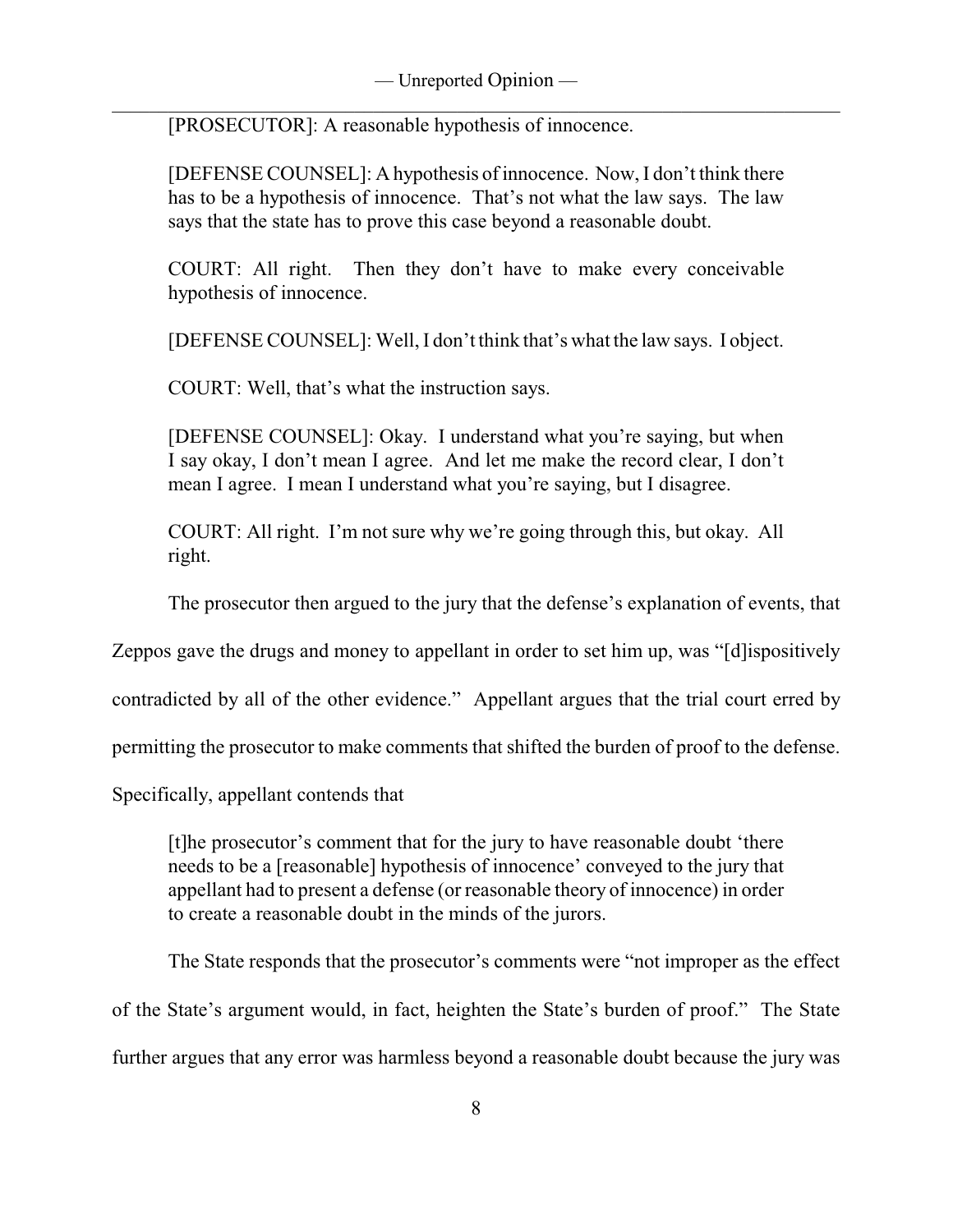properly instructed on the burden of proof, and because appellant was in possession of three bags of cocaine at the time of his arrest.

During closing argument, "'counsel has the right to make any comment or argument that is warranted by the evidence proved or inferences therefrom; the prosecuting attorney is as free to comment legitimately and to speak fully, although harshly . . . on the nature of the evidence and the character of witnesses[.]'" *Mitchell v. State*, 408 Md. 368, 380 (2009) (quoting *Wilhelm v. State,* 272 Md. 404, 412 (1974)). "'What exceeds the limits of permissible comment or argument by counsel depends on the facts of each case.'" *Id.* (quoting *Smith and Mack v. State*, 388 Md. 468, 488 (2005)).

On appeal,

reversal is only required where it appears that the remarks of the prosecutor actually misled the jury or were likely to have misled or influenced the jury to the prejudice of the accused. This determination of whether the prosecutor's comments were prejudicial or simply rhetorical flourish lies within the sound discretion of the trial court. On review, an appellate court should not reverse the trial court unless that court clearly abused the exercise of its discretion and prejudiced the accused.

*Beads v. State*, 422 Md. 1, 10-11 (2011) (quoting *Degren v. State*, 352 Md. 400, 430-31

(1999)) (internal quotation marks omitted).

"'When assessing whether reversible error occurs when improper statements aremade during closing argument, a reviewing court may consider several factors, including the severity of the remarks, the measures taken to cure any potential prejudice, and the weight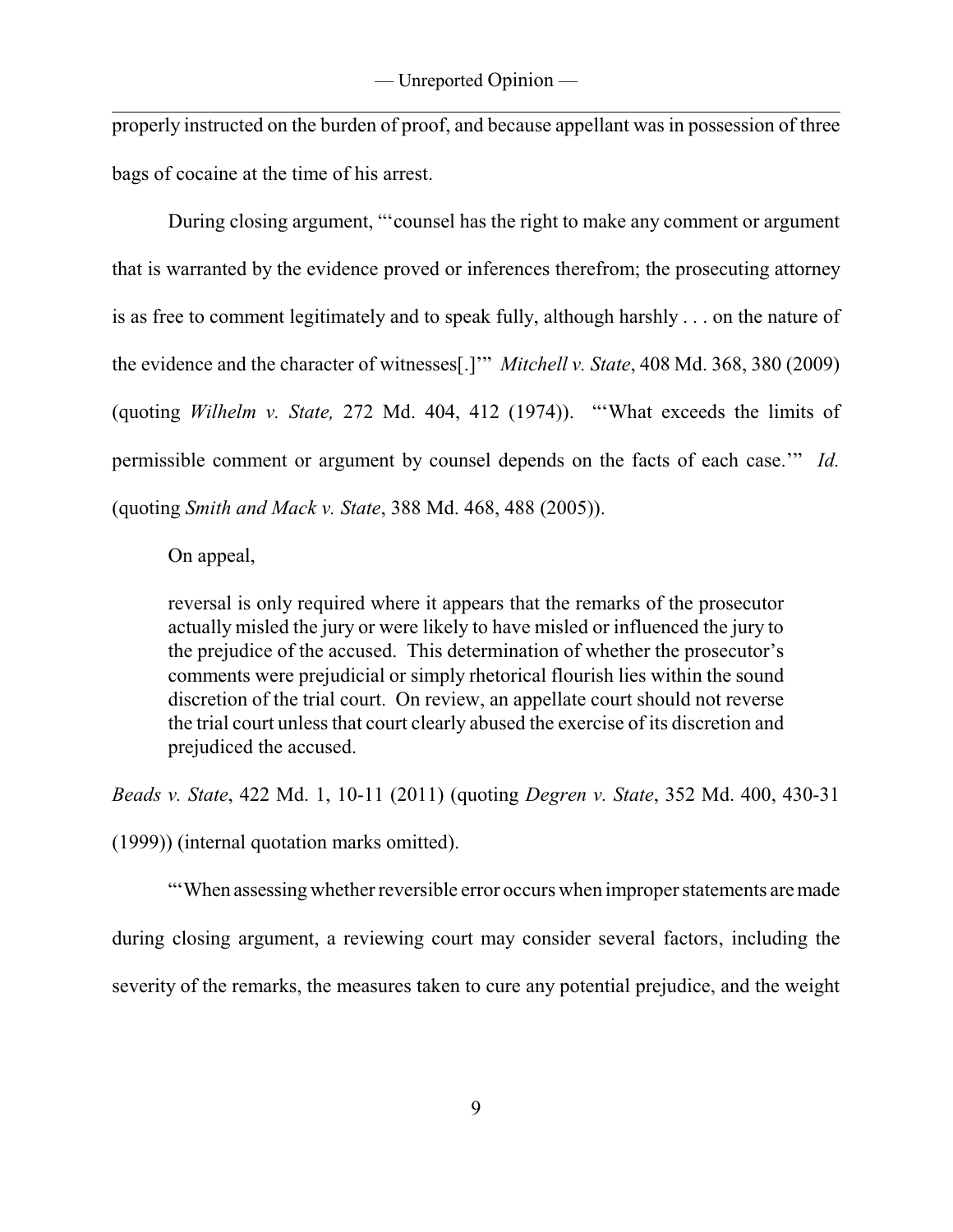of the evidence against the accused.'" *Beads v. State*, 422 Md. 1, 13 (2011) (quoting *Spain v. State*, 386 Md. 145, 159 (2005)).

In the instant case, the prosecutor's comments did not shift the burden of proof to the defense. The prosecutor stated that negating any reasonable hypothesis of innocence was another way of explaining the State's burden to prove appellant's guilt beyond a reasonable doubt. The court correctly pointed out that the prosecutor said that it was the State's burden to negate every reasonable hypothesis of innocence, and never said that the defense was required to prove anything. Further, the court instructed the jury that the State had the burden of proving appellant's guilt beyond a reasonable doubt. The prosecutor's comments were within the bounds of permissible closing argument. The court did not abuse its discretion in this instance.

# **3. Merger**

At the sentencing hearing, the court discussed with the parties whether appellant's convictions should merge for sentencing purposes:

COURT: I think count two certainly merges into count one. Don't you, [defense counsel]?

[DEFENSE COUNSEL]: Yes, your honor. If it's not in the rule, leniency should apply.

COURT: All right. Well, I mean, I can give him concurrent time, so –

[DEFENSE COUNSEL]: Yes, your honor.

Thereafter, the court sentenced appellant, as follows: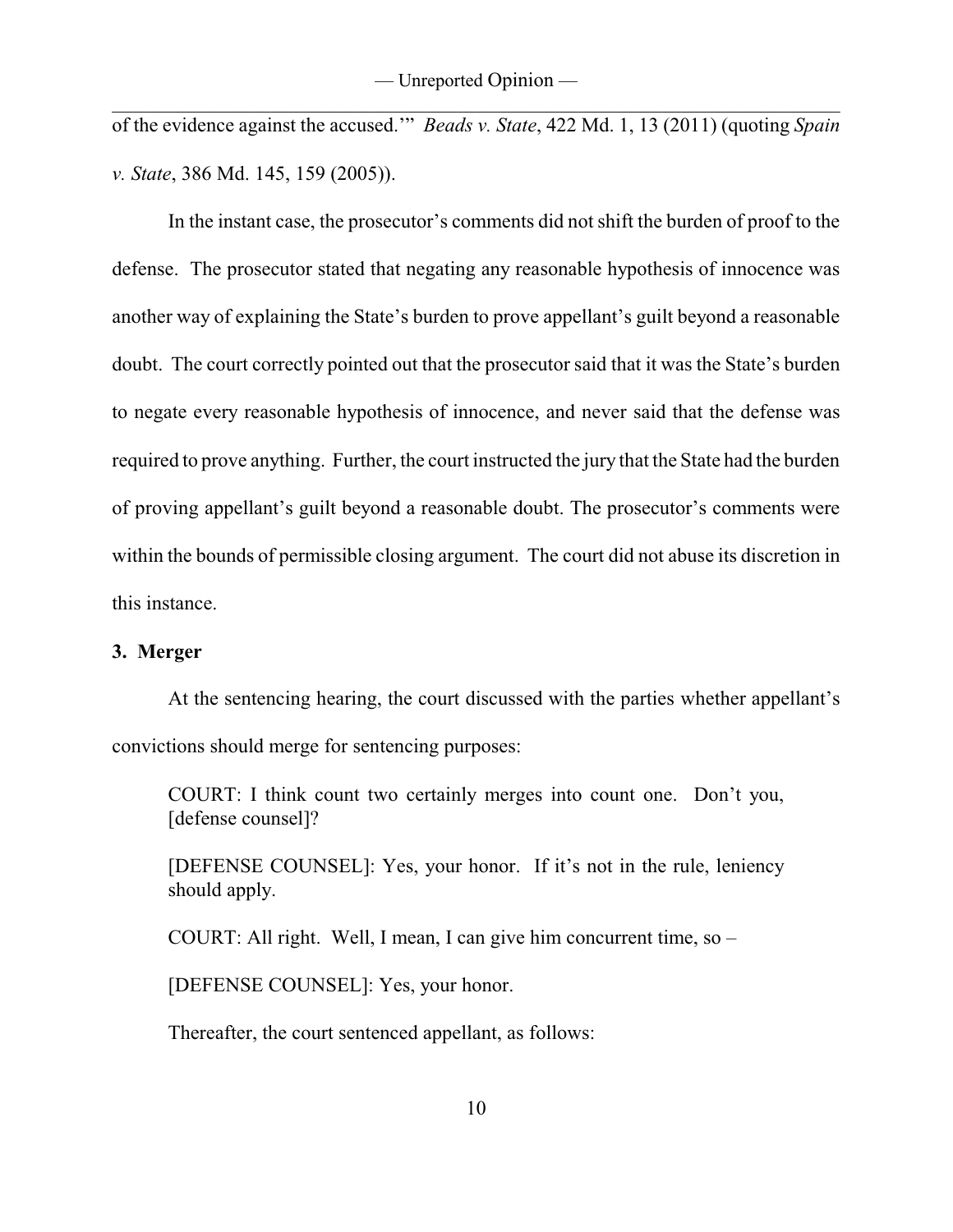All right. The sentence of this court as to the count one, distribution of cocaine, is the sentence of the court that the defendant be sentenced to 10 years to the Department of Corrections. . . . As to the . . . possession with intent to distribute cocaine, I believe that merges into count one, distribution of cocaine. Nonetheless, the sentence of the court is four years to the Department of Corrections to run concurrent to the sentence of count one.

Appellant argues that the "court erred in imposing a separate sentence for possession

with intent to distribute" and that it did not matter that "the sentences were made concurrent, rather than consecutive." The State concedes that appellant's sentence for possession with intent to distribute should be vacated because "the cocaine that [appellant] was found guilty of distributing and possessing with the intent to distribute were part of the same transaction."

We agree. In *Anderson v. State*, 385 Md. 123, 133 (2005), the Court of Appeals concluded that "possession and distribution [were] the same offenses for double jeopardy purposes." (internal quotation marks omitted). In doing so, the Court explained:

[D]istribution occurs when a controlled dangerous substance is delivered, either actually or constructively, other than by lawful order of an authorized provider. It is not possible, under these statutes, to "distribute" a controlled dangerous substance in violation of § 5-602 unless the distributor has actual or constructive possession (dominion or control) of the substance. Thus, possession of the substance distributed is necessarily an element of the distribution. The crime of distribution obviously contains an element not contained in the crime of possession – the distribution – but there is no element in the crime of possession not contained in the crime of distribution.

*Id.* at 132-33. For the sentences to merge, however, the offenses must also be part of the same course of conduct. *See Anderson*, 385 Md. at 133 ("The issue thus becomes whether the possession offense charged in the District Court and the distribution offenses charged in